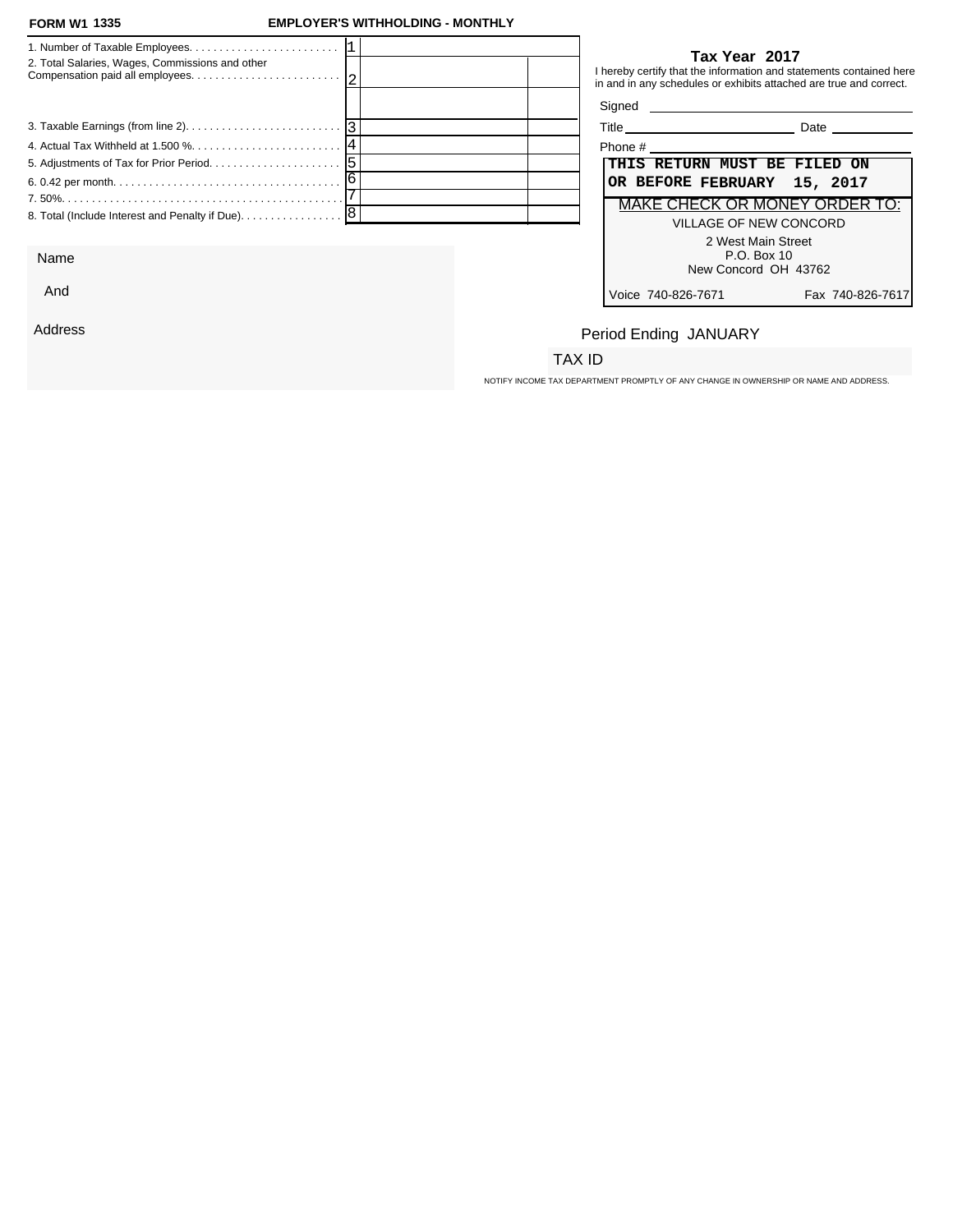And

Address

### **FORM W1 EMPLOYER'S WITHHOLDING - MONTHLY**

| 2. Total Salaries, Wages, Commissions and other   | Tax Year 2017<br>I hereby certify that the information and statements contained here<br>in and in any schedules or exhibits attached are true and correct.                                                                                   |
|---------------------------------------------------|----------------------------------------------------------------------------------------------------------------------------------------------------------------------------------------------------------------------------------------------|
|                                                   |                                                                                                                                                                                                                                              |
|                                                   | Title <u>superior and the set of the set of the set of the set of the set of the set of the set of the set of the set of the set of the set of the set of the set of the set of the set of the set of the set of the set of the </u><br>Date |
|                                                   | Phone # 2008 2009 2012 2022 2023 2024 2022 2023 2024 2022 2023 2024 2022 2023 2024 2022 2023 2024 20                                                                                                                                         |
|                                                   | THIS RETURN MUST BE FILED ON                                                                                                                                                                                                                 |
|                                                   | OR BEFORE MARCH 15, 2017                                                                                                                                                                                                                     |
|                                                   | MAKE CHECK OR MONEY ORDER TO:                                                                                                                                                                                                                |
| 8. Total (Include Interest and Penalty if Due). 8 | <b>VILLAGE OF NEW CONCORD</b>                                                                                                                                                                                                                |
|                                                   | 2 West Main Street                                                                                                                                                                                                                           |
| Name                                              | P.O. Box 10                                                                                                                                                                                                                                  |
|                                                   | Now Concord OH 42762                                                                                                                                                                                                                         |

### **Tax Year 2017**

| Phone #                              |                  |  |  |  |  |
|--------------------------------------|------------------|--|--|--|--|
| THIS RETURN MUST BE FILED ON         |                  |  |  |  |  |
| OR BEFORE MARCH 15, 2017             |                  |  |  |  |  |
| <b>MAKE CHECK OR MONEY ORDER TO:</b> |                  |  |  |  |  |
| VILLAGE OF NEW CONCORD               |                  |  |  |  |  |
| 2 West Main Street                   |                  |  |  |  |  |
| $P.O.$ Box 10                        |                  |  |  |  |  |
| New Concord OH 43762                 |                  |  |  |  |  |
| Voice 740-826-7671                   | Fax 740-826-7617 |  |  |  |  |

## Period Ending FEBRUARY

### TAX ID

NOTIFY INCOME TAX DEPARTMENT PROMPTLY OF ANY CHANGE IN OWNERSHIP OR NAME AND ADDRESS.

| <b>FORM W1 1335</b>                                                                             | <b>EMPLOYER'S WITHHOLDING - MONTHLY</b> |                                                                                                                                                            |  |  |  |
|-------------------------------------------------------------------------------------------------|-----------------------------------------|------------------------------------------------------------------------------------------------------------------------------------------------------------|--|--|--|
| 2. Total Salaries, Wages, Commissions and other                                                 |                                         | Tax Year 2017<br>I hereby certify that the information and statements contained here<br>in and in any schedules or exhibits attached are true and correct. |  |  |  |
|                                                                                                 |                                         |                                                                                                                                                            |  |  |  |
| 3. Taxable Earnings (from line 2). $\ldots$ . $\ldots$ . $\ldots$ . $\ldots$ . $\ldots$ . $ 3 $ |                                         | Title Date Date                                                                                                                                            |  |  |  |
|                                                                                                 |                                         |                                                                                                                                                            |  |  |  |
|                                                                                                 |                                         | THIS RETURN MUST BE FILED ON                                                                                                                               |  |  |  |
|                                                                                                 |                                         | OR BEFORE APRIL 15, 2017                                                                                                                                   |  |  |  |
|                                                                                                 |                                         | MAKE CHECK OR MONEY ORDER TO:                                                                                                                              |  |  |  |
| 8. Total (Include Interest and Penalty if Due). 8                                               |                                         | <b>VILLAGE OF NEW CONCORD</b>                                                                                                                              |  |  |  |
|                                                                                                 |                                         | 2 West Main Street                                                                                                                                         |  |  |  |
| Name                                                                                            |                                         | P.O. Box 10<br>New Concord OH 43762                                                                                                                        |  |  |  |
| And                                                                                             |                                         | Voice 740-826-7671<br>Fax 740-826-7617                                                                                                                     |  |  |  |
| Address                                                                                         |                                         | Period Ending MARCH                                                                                                                                        |  |  |  |
|                                                                                                 |                                         | TAX ID                                                                                                                                                     |  |  |  |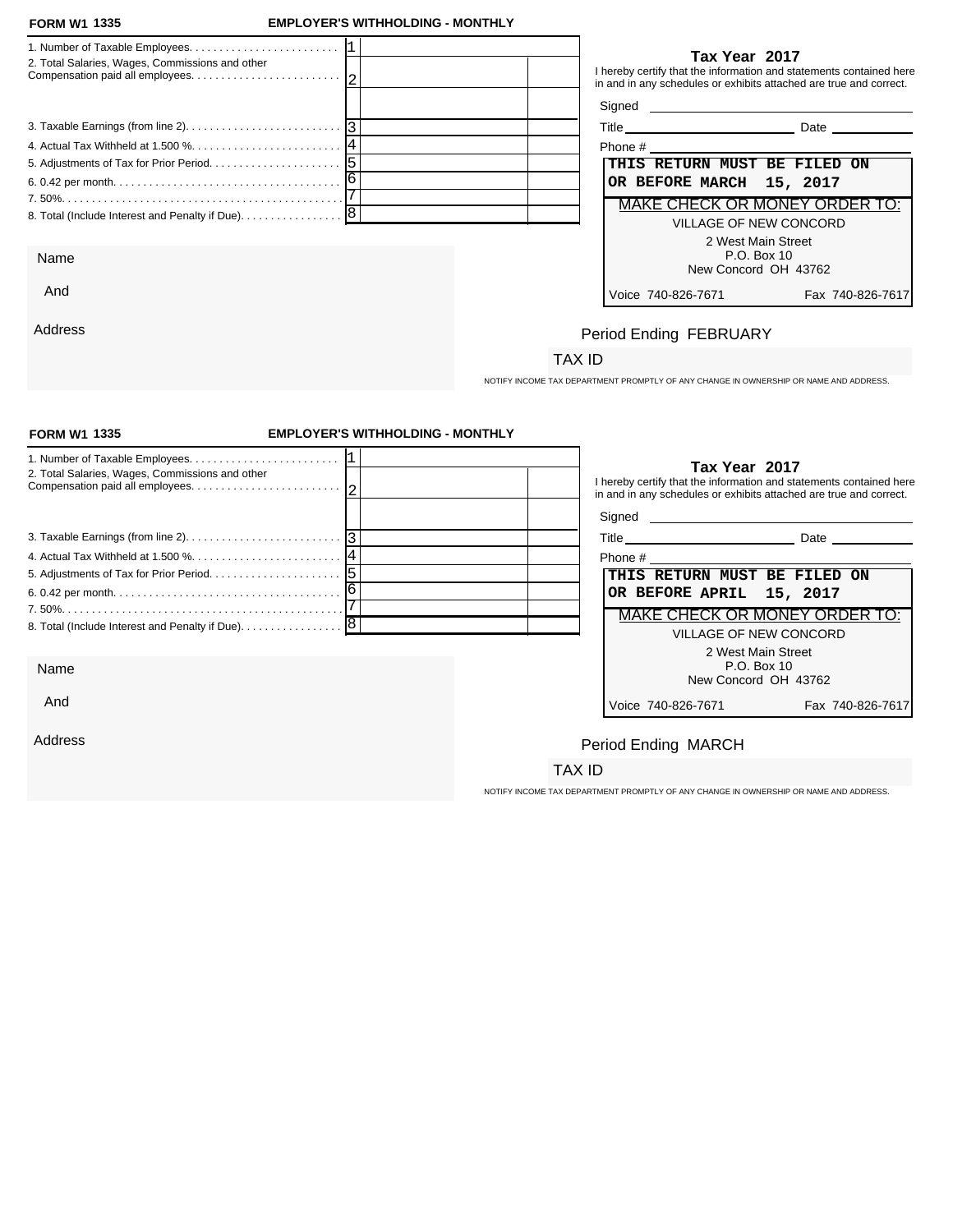And

Address

### **FORM W1 EMPLOYER'S WITHHOLDING - MONTHLY**

|                                                   | Tax Year 2017                                                                                                                             |
|---------------------------------------------------|-------------------------------------------------------------------------------------------------------------------------------------------|
| 2. Total Salaries, Wages, Commissions and other   | I hereby certify that the information and statements contained here<br>in and in any schedules or exhibits attached are true and correct. |
|                                                   | Signed <b>Signed</b>                                                                                                                      |
|                                                   | <b>Date Date</b>                                                                                                                          |
|                                                   | Phone #                                                                                                                                   |
|                                                   | THIS RETURN MUST BE FILED ON                                                                                                              |
|                                                   | OR BEFORE MAY 15, 2017                                                                                                                    |
|                                                   | MAKE CHECK OR MONEY ORDER TO:                                                                                                             |
| 8. Total (Include Interest and Penalty if Due). 8 | VILLAGE OF NEW CONCORD                                                                                                                    |
|                                                   | 2 West Main Street                                                                                                                        |
| Name                                              | P.O. Box 10<br>New Concord OH 43762                                                                                                       |

| Phone #                                |  |  |  |  |
|----------------------------------------|--|--|--|--|
| THIS RETURN MUST BE FILED ON           |  |  |  |  |
| OR BEFORE MAY 15, 2017                 |  |  |  |  |
| <b>MAKE CHECK OR MONEY ORDER TO:</b>   |  |  |  |  |
| VILLAGE OF NEW CONCORD                 |  |  |  |  |
| 2 West Main Street                     |  |  |  |  |
| P.O. Box 10                            |  |  |  |  |
| New Concord OH 43762                   |  |  |  |  |
| Voice 740-826-7671<br>Fax 740-826-7617 |  |  |  |  |

### Period Ending APRIL

### TAX ID

NOTIFY INCOME TAX DEPARTMENT PROMPTLY OF ANY CHANGE IN OWNERSHIP OR NAME AND ADDRESS.

| <b>FORM W1 1335</b>                               | <b>EMPLOYER'S WITHHOLDING - MONTHLY</b> |                                                                                                                                                            |  |  |
|---------------------------------------------------|-----------------------------------------|------------------------------------------------------------------------------------------------------------------------------------------------------------|--|--|
| 2. Total Salaries, Wages, Commissions and other   |                                         | Tax Year 2017<br>I hereby certify that the information and statements contained here<br>in and in any schedules or exhibits attached are true and correct. |  |  |
|                                                   |                                         |                                                                                                                                                            |  |  |
|                                                   |                                         |                                                                                                                                                            |  |  |
|                                                   |                                         |                                                                                                                                                            |  |  |
|                                                   |                                         | THIS RETURN MUST BE FILED ON                                                                                                                               |  |  |
|                                                   |                                         | OR BEFORE JUNE 15, 2017                                                                                                                                    |  |  |
|                                                   |                                         | MAKE CHECK OR MONEY ORDER TO:                                                                                                                              |  |  |
| 8. Total (Include Interest and Penalty if Due). 8 |                                         | VILLAGE OF NEW CONCORD                                                                                                                                     |  |  |
|                                                   |                                         | 2 West Main Street                                                                                                                                         |  |  |
| Name                                              |                                         | P.O. Box 10<br>New Concord OH 43762                                                                                                                        |  |  |
| And                                               |                                         | Voice 740-826-7671<br>Fax 740-826-7617                                                                                                                     |  |  |
| Address                                           |                                         | Period Ending MAY                                                                                                                                          |  |  |
|                                                   |                                         | TAX ID                                                                                                                                                     |  |  |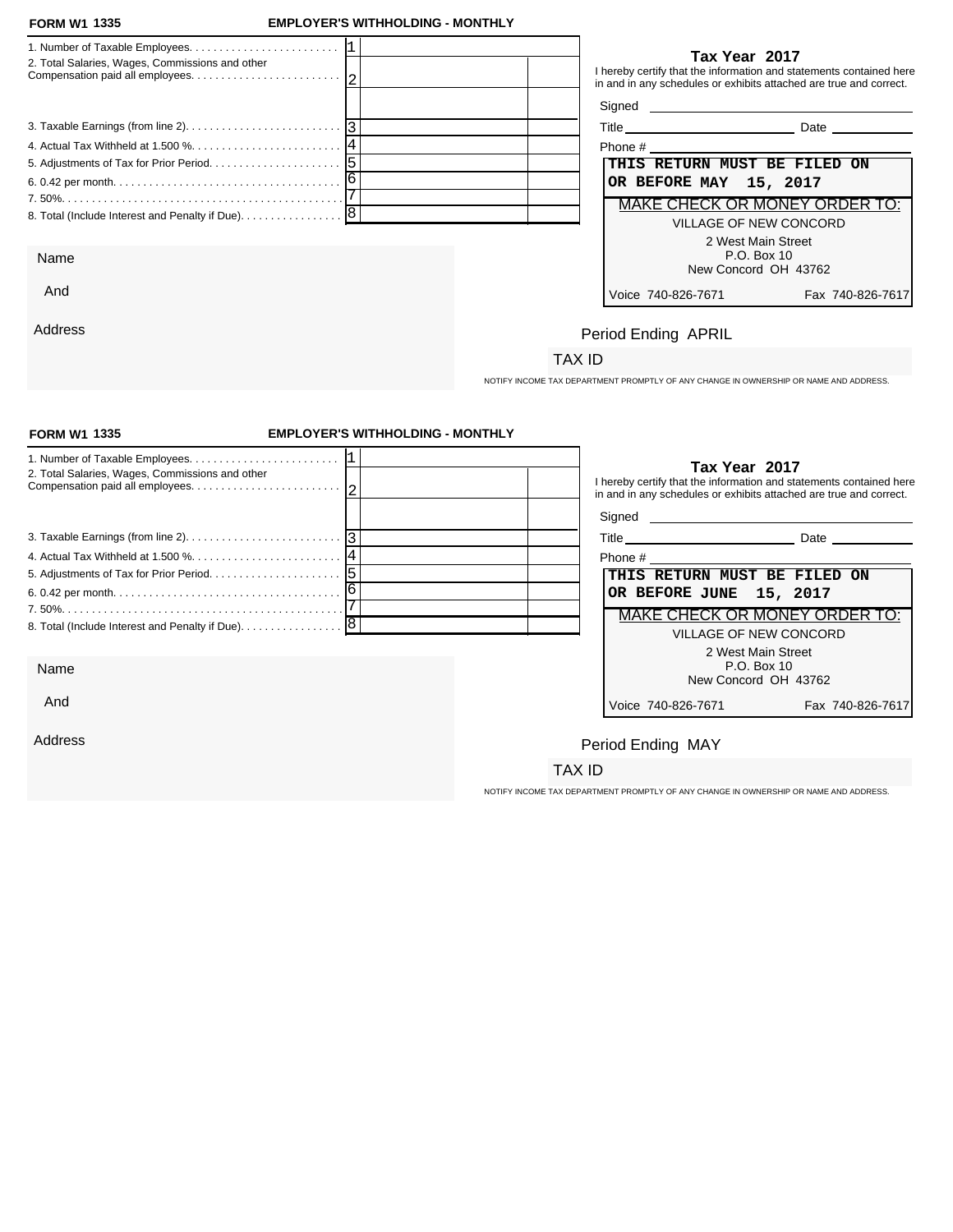Address

### **FORM W1 EMPLOYER'S WITHHOLDING - MONTHLY**

|                                                 |  |                              | Tax Year 2017                       |                                                                                                                                           |
|-------------------------------------------------|--|------------------------------|-------------------------------------|-------------------------------------------------------------------------------------------------------------------------------------------|
| 2. Total Salaries, Wages, Commissions and other |  |                              |                                     | I hereby certify that the information and statements contained here<br>in and in any schedules or exhibits attached are true and correct. |
|                                                 |  | Signed                       |                                     | <u> 1980 - Jan Samuel Barbara, margaret e populari e populari e populari e populari e populari e populari e popu</u>                      |
|                                                 |  |                              |                                     | <b>Date Date</b>                                                                                                                          |
|                                                 |  |                              |                                     |                                                                                                                                           |
|                                                 |  | THIS RETURN MUST BE FILED ON |                                     |                                                                                                                                           |
|                                                 |  | OR BEFORE JULY 15, 2017      |                                     |                                                                                                                                           |
|                                                 |  |                              |                                     | MAKE CHECK OR MONEY ORDER TO:                                                                                                             |
|                                                 |  |                              | <b>VILLAGE OF NEW CONCORD</b>       |                                                                                                                                           |
|                                                 |  |                              | 2 West Main Street                  |                                                                                                                                           |
| Name                                            |  |                              | P.O. Box 10<br>New Concord OH 43762 |                                                                                                                                           |
| And                                             |  | Voice 740-826-7671           |                                     | Fax 740-826-7617                                                                                                                          |

|  | . |  |
|--|---|--|
|  |   |  |

| Phone #                           |                  |  |
|-----------------------------------|------------------|--|
| THIS RETURN MUST BE FILED ON      |                  |  |
| OR BEFORE JULY 15, 2017           |                  |  |
| MAKE CHECK OR MONEY ORDER TO:     |                  |  |
| VILLAGE OF NEW CONCORD            |                  |  |
| 2 West Main Street<br>P.O. Box 10 |                  |  |
| New Concord OH 43762              |                  |  |
| Voice 740-826-7671                | Fax 740-826-7617 |  |

# Period Ending JUNE

### TAX ID

NOTIFY INCOME TAX DEPARTMENT PROMPTLY OF ANY CHANGE IN OWNERSHIP OR NAME AND ADDRESS.

| <b>FORM W1 1335</b>                             | <b>EMPLOYER'S WITHHOLDING - MONTHLY</b> |                                                                                                                                                            |
|-------------------------------------------------|-----------------------------------------|------------------------------------------------------------------------------------------------------------------------------------------------------------|
| 2. Total Salaries, Wages, Commissions and other |                                         | Tax Year 2017<br>I hereby certify that the information and statements contained here<br>in and in any schedules or exhibits attached are true and correct. |
|                                                 |                                         |                                                                                                                                                            |
|                                                 |                                         |                                                                                                                                                            |
|                                                 |                                         | Phone # 2008 2009 2012 2022 2023 2024 2022 2023 2024 2022 2023 2024 2022 2023 2024 2022 2023 2024 20                                                       |
|                                                 |                                         | THIS RETURN MUST BE FILED ON                                                                                                                               |
|                                                 |                                         | OR BEFORE AUGUST 15, 2017                                                                                                                                  |
|                                                 |                                         | MAKE CHECK OR MONEY ORDER TO:                                                                                                                              |
|                                                 |                                         | <b>VILLAGE OF NEW CONCORD</b>                                                                                                                              |
| Name                                            |                                         | 2 West Main Street<br>P.O. Box 10<br>New Concord OH 43762                                                                                                  |
| And                                             |                                         | Voice 740-826-7671<br>Fax 740-826-7617                                                                                                                     |
| Address                                         |                                         | Period Ending JULY                                                                                                                                         |
|                                                 |                                         | TAX ID                                                                                                                                                     |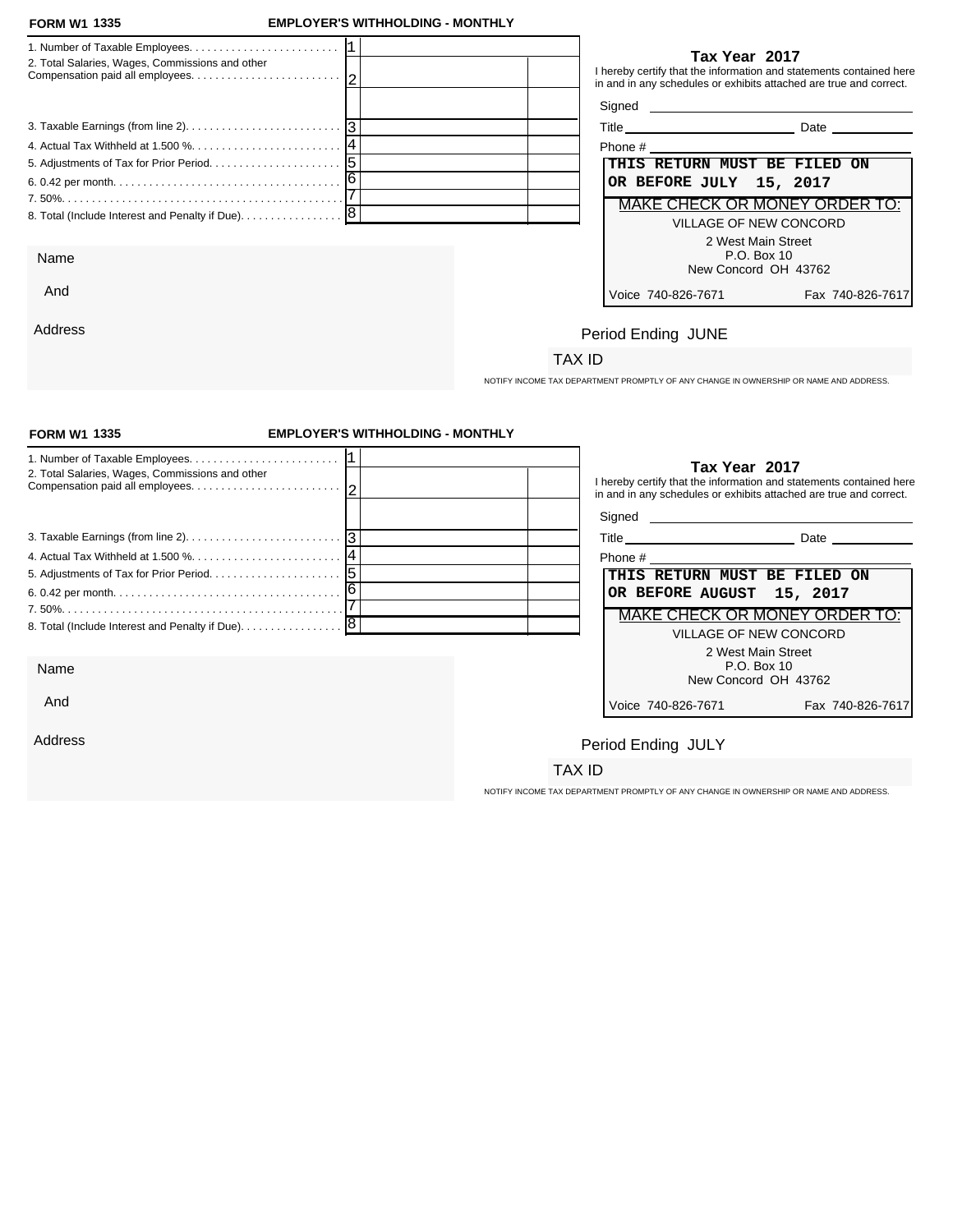And

Address

### **FORM W1 EMPLOYER'S WITHHOLDING - MONTHLY**

| 2. Total Salaries, Wages, Commissions and other   | Tax Year 2017<br>I hereby certify that the information and statements contained here<br>in and in any schedules or exhibits attached are true and correct. |
|---------------------------------------------------|------------------------------------------------------------------------------------------------------------------------------------------------------------|
|                                                   |                                                                                                                                                            |
|                                                   | Date                                                                                                                                                       |
|                                                   | Phone #                                                                                                                                                    |
|                                                   | <b>THIS RETURN MUST BE FILED ON</b>                                                                                                                        |
|                                                   | OR BEFORE SEPTEMBER 15, 2017                                                                                                                               |
|                                                   | MAKE CHECK OR MONEY ORDER TO:                                                                                                                              |
| 8. Total (Include Interest and Penalty if Due). 8 | VILLAGE OF NEW CONCORD                                                                                                                                     |
|                                                   | 2 West Main Street                                                                                                                                         |
| Name                                              | P.O. Box 10                                                                                                                                                |
|                                                   | New Concord OH 43762                                                                                                                                       |

| Phone #                              |                  |  |  |  |  |
|--------------------------------------|------------------|--|--|--|--|
| THIS RETURN MUST BE FILED ON         |                  |  |  |  |  |
| OR BEFORE SEPTEMBER 15, 2017         |                  |  |  |  |  |
| <b>MAKE CHECK OR MONEY ORDER TO:</b> |                  |  |  |  |  |
| VILLAGE OF NEW CONCORD               |                  |  |  |  |  |
| 2 West Main Street                   |                  |  |  |  |  |
| P.O. Box 10                          |                  |  |  |  |  |
| New Concord OH 43762                 |                  |  |  |  |  |
| Voice 740-826-7671                   | Fax 740-826-7617 |  |  |  |  |

## Period Ending AUGUST

### TAX ID

NOTIFY INCOME TAX DEPARTMENT PROMPTLY OF ANY CHANGE IN OWNERSHIP OR NAME AND ADDRESS.

| <b>FORM W1 1335</b>                                                                         | <b>EMPLOYER'S WITHHOLDING - MONTHLY</b> |                                                                                     |                                                                     |
|---------------------------------------------------------------------------------------------|-----------------------------------------|-------------------------------------------------------------------------------------|---------------------------------------------------------------------|
| 2. Total Salaries, Wages, Commissions and other                                             |                                         | Tax Year 2017<br>in and in any schedules or exhibits attached are true and correct. | I hereby certify that the information and statements contained here |
| 3. Taxable Earnings (from line 2). $\ldots$ . $\ldots$ . $\ldots$ . $\ldots$ . $\ldots$   3 |                                         |                                                                                     | Title Date Date                                                     |
|                                                                                             |                                         | Phone #                                                                             |                                                                     |
|                                                                                             |                                         | THIS RETURN MUST BE FILED ON                                                        |                                                                     |
|                                                                                             |                                         | OR BEFORE OCTOBER 15, 2017                                                          |                                                                     |
|                                                                                             | MAKE CHECK OR MONEY ORDER TO:           |                                                                                     |                                                                     |
|                                                                                             |                                         |                                                                                     | VILLAGE OF NEW CONCORD                                              |
| Name                                                                                        |                                         |                                                                                     | 2 West Main Street<br>P.O. Box 10<br>New Concord OH 43762           |
| And                                                                                         |                                         | Voice 740-826-7671                                                                  | Fax 740-826-7617                                                    |
| Address                                                                                     |                                         | Period Ending SEPTEMBER                                                             |                                                                     |
|                                                                                             |                                         | TAX ID                                                                              |                                                                     |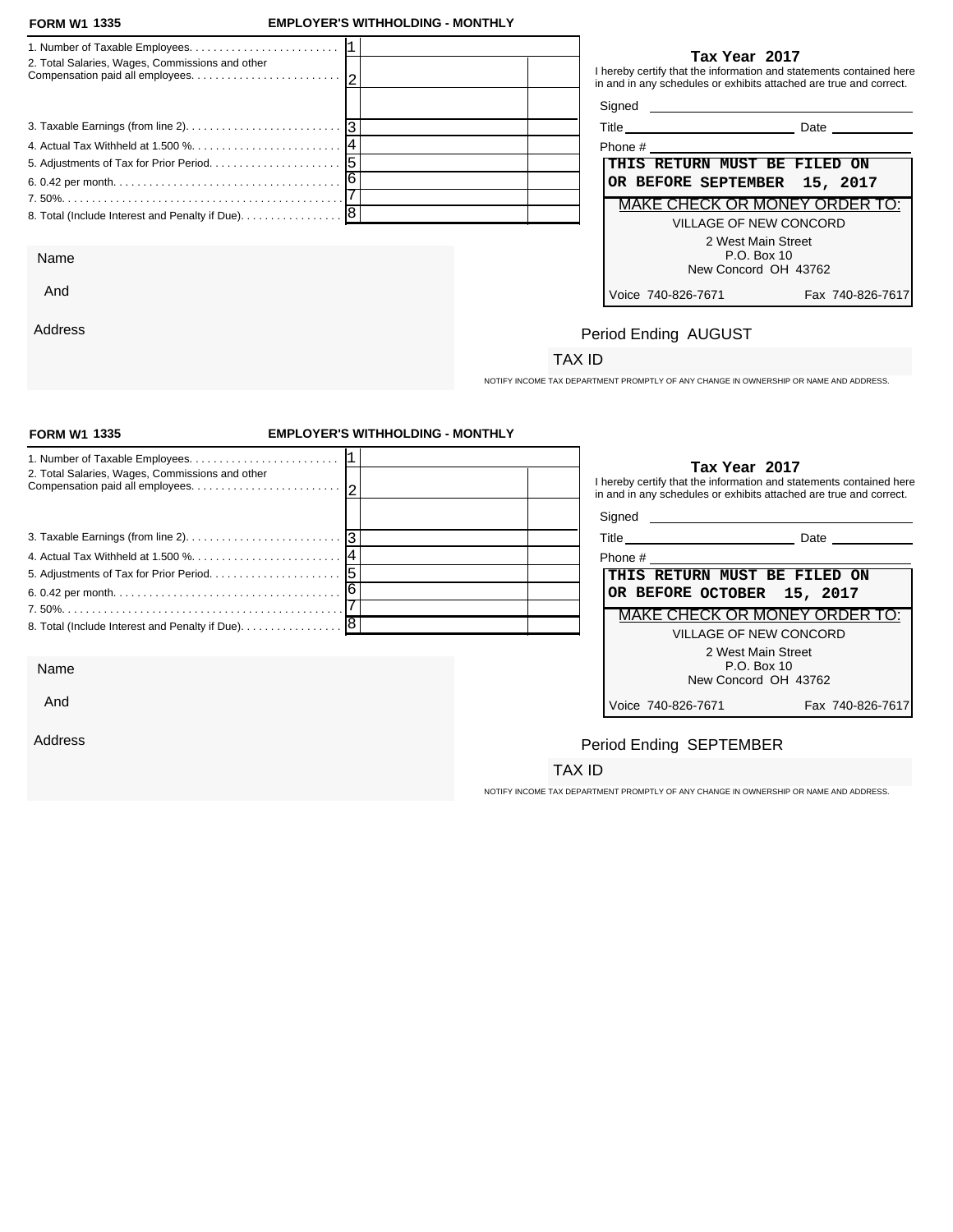And

Address

### **FORM W1 EMPLOYER'S WITHHOLDING - MONTHLY**

| 2. Total Salaries, Wages, Commissions and other | Tax Year 2017<br>I hereby certify that the information and statements contained here<br>in and in any schedules or exhibits attached are true and correct. |
|-------------------------------------------------|------------------------------------------------------------------------------------------------------------------------------------------------------------|
|                                                 |                                                                                                                                                            |
|                                                 | Date                                                                                                                                                       |
|                                                 | Phone #                                                                                                                                                    |
|                                                 | <b>THIS RETURN MUST BE FILED ON</b>                                                                                                                        |
|                                                 | OR BEFORE NOVEMBER 15, 2017                                                                                                                                |
|                                                 | MAKE CHECK OR MONEY ORDER TO:                                                                                                                              |
|                                                 | <b>VILLAGE OF NEW CONCORD</b>                                                                                                                              |
|                                                 | 2 West Main Street                                                                                                                                         |
| Name                                            | P.O. Box 10                                                                                                                                                |
|                                                 | New Concord OH 43762                                                                                                                                       |

| Phone #                       |                 |  |  |  |
|-------------------------------|-----------------|--|--|--|
| THIS RETURN MUST BE FILED ON  |                 |  |  |  |
| OR BEFORE NOVEMBER 15, 2017   |                 |  |  |  |
| MAKE CHECK OR MONEY ORDER TO: |                 |  |  |  |
| VILLAGE OF NEW CONCORD        |                 |  |  |  |
| 2 West Main Street            |                 |  |  |  |
| $P.O.$ Box 10                 |                 |  |  |  |
| New Concord OH 43762          |                 |  |  |  |
| Voice 740-826-7671            | Fax 740-826-761 |  |  |  |

## Period Ending OCTOBER

### TAX ID

NOTIFY INCOME TAX DEPARTMENT PROMPTLY OF ANY CHANGE IN OWNERSHIP OR NAME AND ADDRESS.

| <b>FORM W1 1335</b>                                                                                         | <b>EMPLOYER'S WITHHOLDING - MONTHLY</b> |                                                                                                                                                            |                               |
|-------------------------------------------------------------------------------------------------------------|-----------------------------------------|------------------------------------------------------------------------------------------------------------------------------------------------------------|-------------------------------|
| 2. Total Salaries, Wages, Commissions and other                                                             |                                         | Tax Year 2017<br>I hereby certify that the information and statements contained here<br>in and in any schedules or exhibits attached are true and correct. |                               |
| 3. Taxable Earnings (from line 2). $\ldots$ . $\ldots$ . $\ldots$ . $\ldots$ . $\ldots$ . $\lceil 3 \rceil$ |                                         | Title Date Date                                                                                                                                            |                               |
|                                                                                                             |                                         | Phone # 2008 2009 2012 2022 2023 2024 2022 2023 2024 2022 2023 2024 2022 2023 2024 2022 2023 2024 2023 2024 20                                             |                               |
|                                                                                                             |                                         | THIS RETURN MUST BE FILED ON                                                                                                                               |                               |
|                                                                                                             |                                         | OR BEFORE DECEMBER 15, 2017                                                                                                                                |                               |
|                                                                                                             |                                         |                                                                                                                                                            | MAKE CHECK OR MONEY ORDER TO: |
| 8. Total (Include Interest and Penalty if Due). 8                                                           |                                         | VILLAGE OF NEW CONCORD                                                                                                                                     |                               |
|                                                                                                             |                                         |                                                                                                                                                            | 2 West Main Street            |
| Name                                                                                                        |                                         | P.O. Box 10<br>New Concord OH 43762                                                                                                                        |                               |
| And                                                                                                         |                                         | Voice 740-826-7671                                                                                                                                         | Fax 740-826-7617              |
| Address                                                                                                     |                                         | Period Ending NOVEMBER                                                                                                                                     |                               |
|                                                                                                             |                                         | TAX ID                                                                                                                                                     |                               |